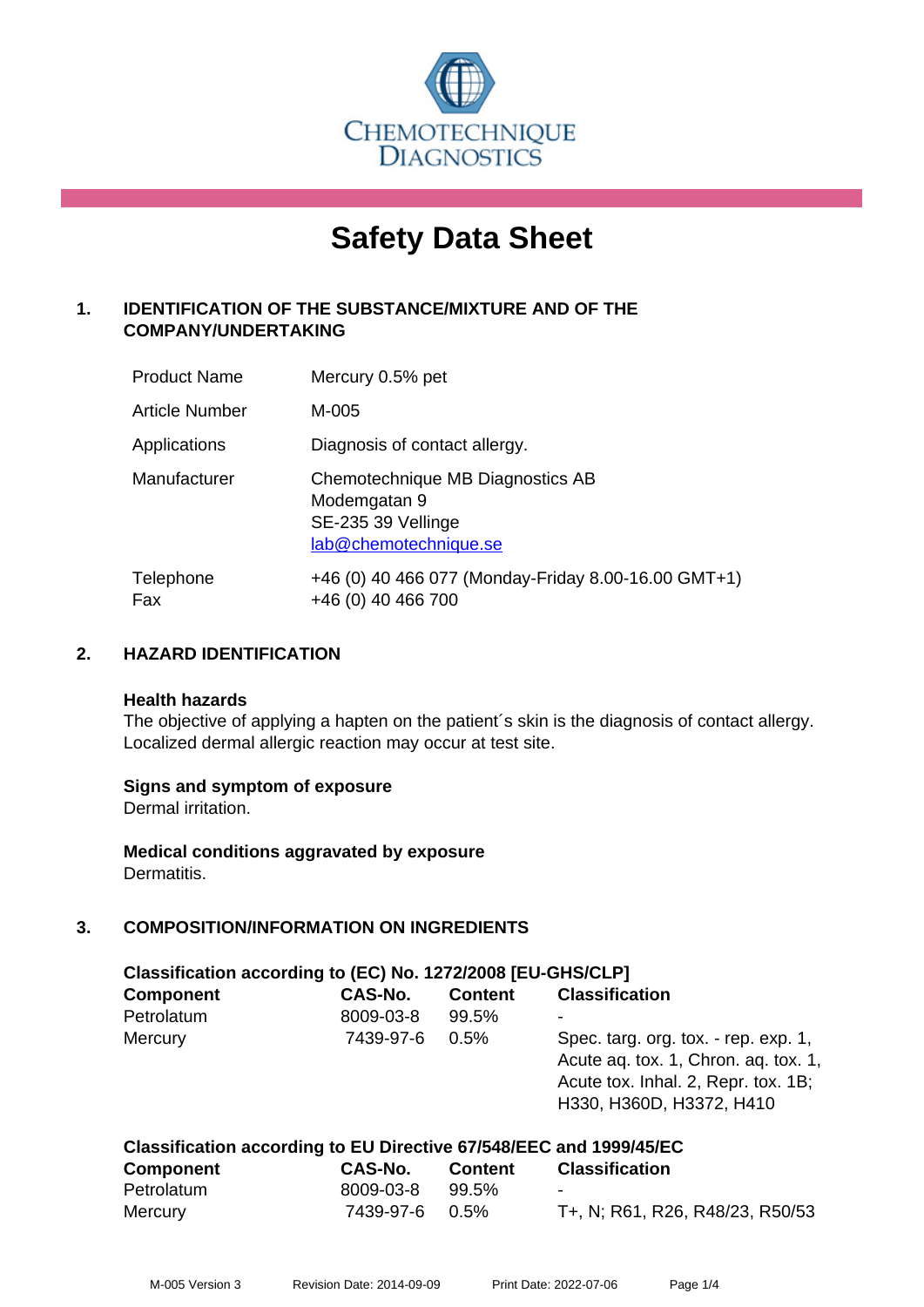#### **4. FIRST AID MEASURES**

**Emergency and first aid procedures**

Obtain medical attention.

#### **5. FIRE-FIGHTING MEASURES\***

#### **Suitable extinguish media**

CO2, powder or water spray. Fight larger fires with water spray or alcohol resistant foam.

# **For safety reasons unsuitable extinguishing agents**

Water with full jet.

# **Special protective equipment for fire-fighters** Wear self-contained respiratory protective device. Wear fully protective suit.

\*Data is shown for petrolatum only

# **6. ACCIDENTAL RELEASES MEASURES**

**Steps to be taken if material is released or spilled** Contain and place in a closed container.

# **7. HANDLING AND STORAGE**

**Precautions to be taken in handling and storage** Store dark at 5-8°C. Avoid extended exposure to light. FOR EXTERNAL USE ONLY.

# **8. EXPOSURE CONTROLS/PERSONAL PROTECTION**

**Respiratory protection** Not required.

**Ventilation** Local exhaust.

**Protective gloves** Disposal gloves.

# **Eye protection**

Not required with normal use.

#### **Work/Hygienic practices**

Wash hands after each use.

#### **9. PHYSICAL AND CHEMICAL PROPERTIES**

Odour **Odourless** 

Appearance Grey Semi-solid

Melting point\* 50-55° C

Boiling point\* No data available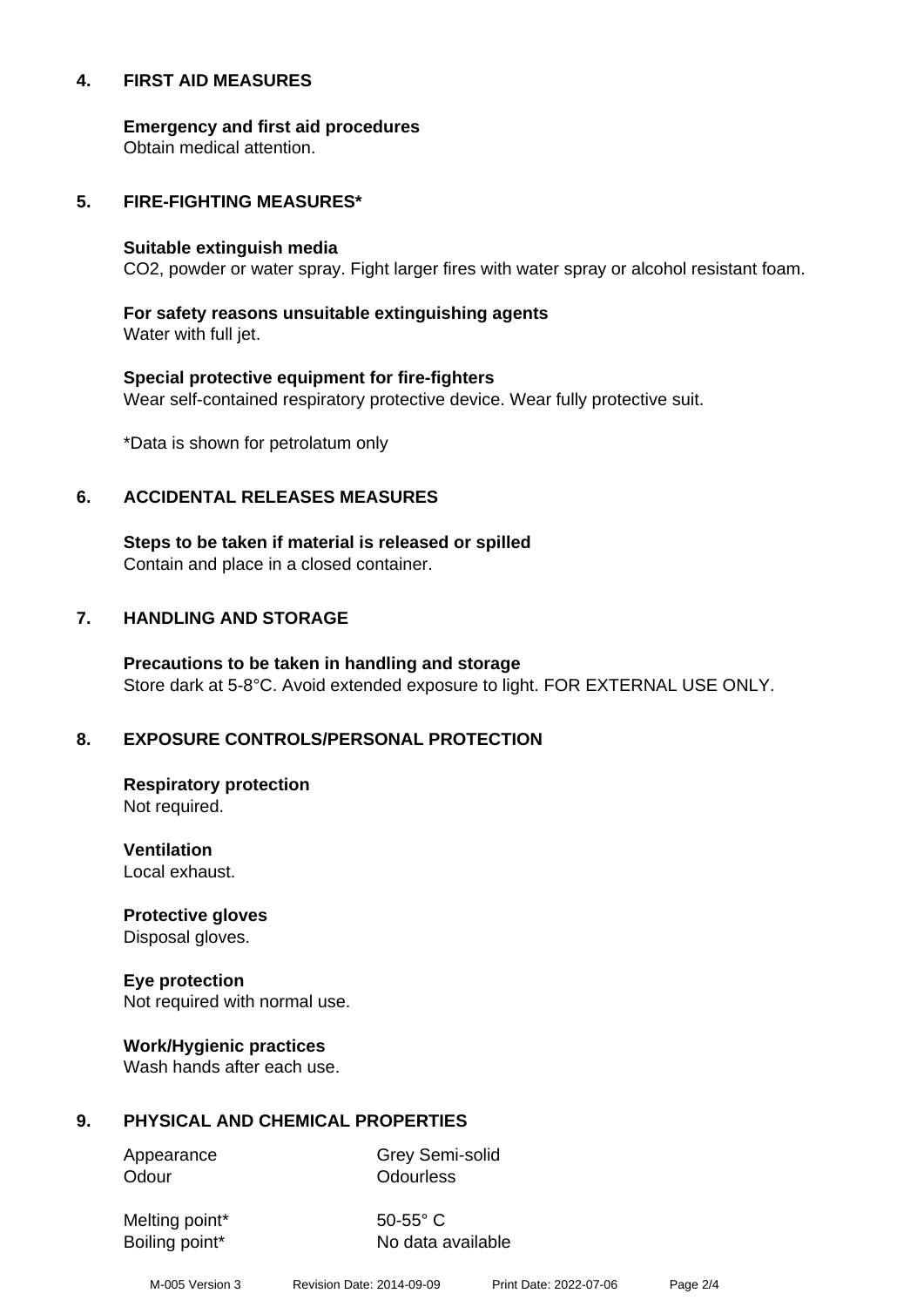Flash point\*  $>100^{\circ}$ C Density\* No data available. Solubility in/Miscibility with Water\*

Self ignition\* Product does not self ignite. Danger of explosion\* Product does not present an explosion hazard. Insoluble

\*Data is shown for petrolatum only

# **10. STABILITY AND REACTIVITY**

#### **Incompability**

May react with strong oxidizing agents.

#### **Stability**

Stable at recommended storage conditions.

#### **Hazardous byproducts**

Combustion may generate CO, CO2 and other oxides.

# **Hazardous polymerization**

Will not occur.

## **11. TOXICOLOGICAL INFORMATION**

No data available.

#### **12. ECOLOGICAL INFORMATION**

No data available.

#### **13. DISPOSAL CONSIDERATIONS**

#### **Waste disposal method**

Comply with federal, state/provincial and local regulation.

#### **14. TRANSPORT INFORMATION**

Not dangerous goods.

#### **15. REGULATORY INFORMATION**

The classification is according to the latest editions of the EU lists, and extended by company and literature data.

# **16. OTHER INFORMATION**

#### **Text of H-statements and R-phrases mentioned in Section 3**

| Spec. targ. org. tox. - rep. exp. 1<br>Acute ag. tox. 1 |  | Specific target organ toxicity - repeated<br>exposure (Category 1)<br>Acute aguatic toxicity (Category 1) |  |  |
|---------------------------------------------------------|--|-----------------------------------------------------------------------------------------------------------|--|--|
|                                                         |  |                                                                                                           |  |  |